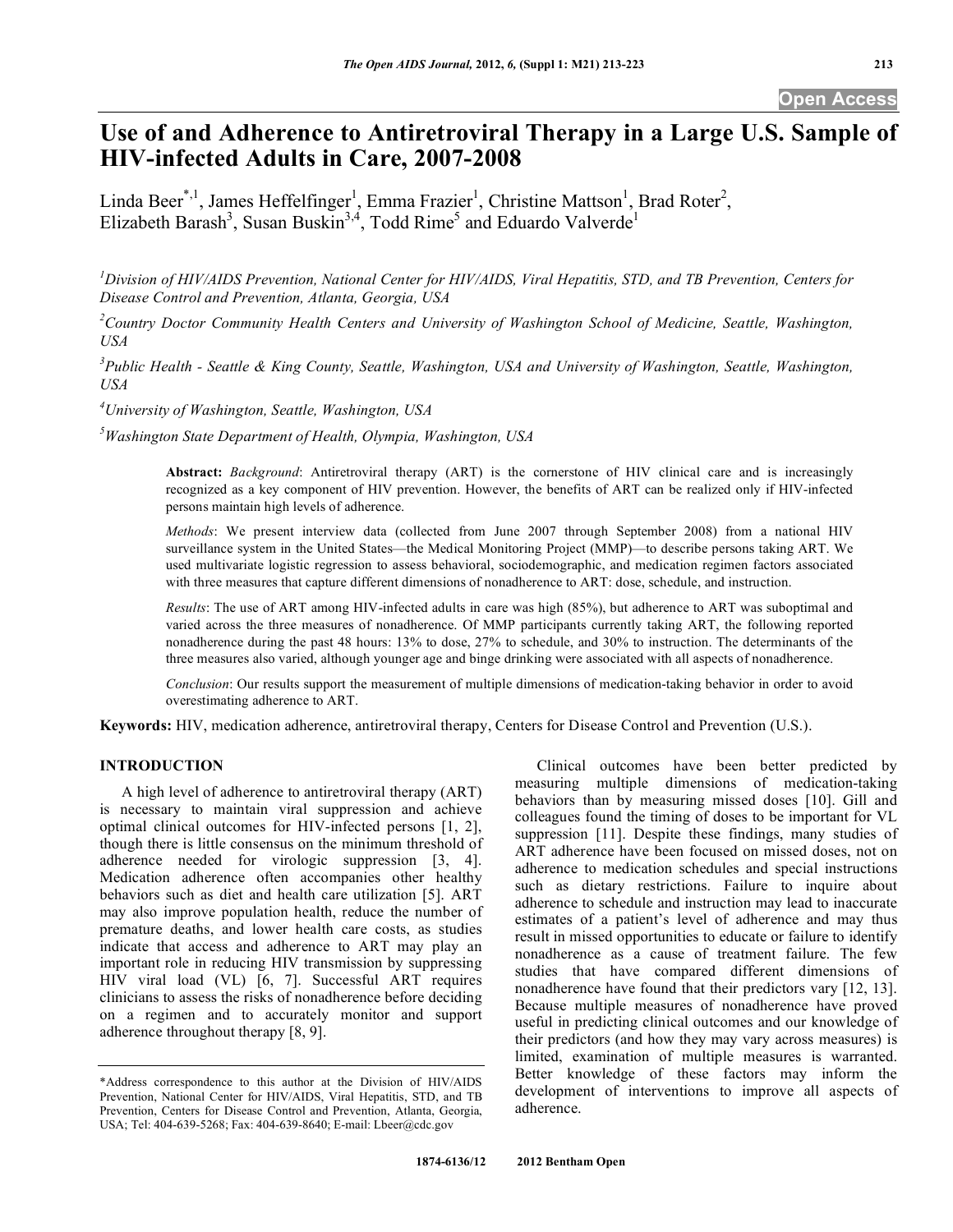The primary objective of our analysis was to describe the use of ART and to assess the various measures of ART nonadherence in a national sample of adult HIV patients. A secondary objective was to explore the factors associated with the various dimensions of medication-taking behavior, which have been incompletely described to date.

## **METHODS**

 We performed a cross-sectional analysis of data from the Medical Monitoring Project (MMP), a supplemental surveillance system for collecting clinical and behavioral data on HIV-infected adults receiving care. The methods have been described in detail elsewhere [14, 15]. MMP uses a three-stage sampling design to obtain annual crosssectional probability samples of HIV-infected adults in care. In the first stage, states are selected to participate, then HIV care facilities in these states are sampled, and finally HIVinfected adults in care at participating facilities are sampled. Face-to-face interviews are conducted to collect information on demographics, adherence to HIV medication regimens, and behavioral risk factors. The data were collected in 19 states and Puerto Rico from June 2007 through September 2008.1 The Centers for Disease Control and Prevention has determined that MMP is not human subjects research because it is a routine disease surveillance activity. However, participating project areas obtain local Institutional Review Board (IRB) approval to conduct MMP as required locally. We asked participants about their medication-taking behaviors during the 48 hours before interview. *Dose nonadherence* refers to failure to take a prescribed dose or set of pills/spoonfuls/injections of antiretroviral (ARV) medications. *Schedule nonadherence* refers to failure to follow the prescribed schedule for ARV medications, such as "2 times a day" or "every 8 hours." *Instruction nonadherence* refers to failure to follow special instructions accompanying ARV medication prescriptions, such as "take with food" or "take on an empty stomach." Instruction nonadherence was asked of only the participants who reported having received special instructions for their ARV medications. Although self-reported measures have generally been found to indicate lower nonadherence than other measures (such as pill counts, Medication Event Monitoring System [MEMS] devices, or pharmacy refill records), no standard exists for measuring nonadherence [16] and selfreported measures have been correlated with clinical outcomes such as VL [17]. We defined nonadherence as failure to take ARV medication exactly as prescribed (i.e., 100% of doses taken for dose adherence, 100% of doses on the prescribed schedule for schedule adherence, and 100% instructions followed for instruction adherence) given that 100% adherence is a common threshold for self-reported measures [18].

 After determining the frequencies of selected characteristics to describe participants currently taking ART and those not taking ART, we tested for differences in these characteristics by using chi-square tests. To assess whether

1

our measures of nonadherence are related to clinical outcomes, we then tested for bivariate associations between each of the three measures of nonadherence and self-reported undetectable VL, using the Mantel-Haenszel chi-square test and binomial logistic regression. In addition, we used these methods to examine the relationship between the total number of reported nonadherence measures (measured as  $0 =$ 100% adherent on all three measures,  $1 =$  nonadherent on one measure,  $2 =$  nonadherent on two measures,  $3 =$ nonadherent on all three measures) and self-reported undetectable VL.

 Finally, to explore differences in the factors associated with the measures of nonadherence, we tested for bivariate relationships between dose, schedule, and instruction nonadherence and the factors associated with nonadherence in the scientific literature. Factors associated with each measure of nonadherence (significant at the  $p < 0.10$  level) were included in three multivariate regression models. Final models were determined by using backward stepwise regression with a  $p < 0.05$  retention criterion. Model fit was assessed by using the Hosmer and Lemeshow goodness-offit test.

 All independent variables refer to the past 12 months except where otherwise noted. The following independent variables were examined for each of the three models:

- Sociodemographic: gender, age at interview, race/ethnicity, educational attainment (<high school, >high school or equivalent), receipt of public assistance, homelessness (defined as living on the street, in a shelter, a single-room-occupancy hotel, temporarily staying with friends/family, or living in a car), lack of continuous health insurance coverage
- Alcohol and drug use: crack use, amphetamine use, binge drinking in the past 30 days (>4 drinks per day for men, >3 drinks per day for women)
- Mental health: feeling downhearted and depressed in past 4 weeks (5-point Likert scale ranging from  $1 =$ "none of the time" to  $5 =$  "all of the time")
- HIV-related: not knowing most recent VL test result, number of daily ARV doses (defined as a set of pills/spoonfuls/injections of antiretroviral (ARV) medications), years since HIV diagnosis, having a discussion with a provider about ARV drug resistance

## **RESULTS**

 All sampled states and territories agreed to participate in MMP. During January-April 2007, a sample of 10,503 patients was selected from 582 participating HIV care facilities in the 26 participating project areas. The overall median facility participation rate was 91.4% (range across project areas, 65% to 100%). Of the sample, 311 were ineligible, resulting in a total of 10,192 patients. Reasons for ineligibility included: 29 duplicates, 18 less than 18 years of age, 63 HIV-negative, 114 no care during the sample selection period, and 87 ineligible for other reasons. The median patient participation rate was 40% (range across project areas, 3% to 76%). A total of 3,944 standard interviews were conducted from June 2007 through September 2008. For this analysis, the data of 43 participants

<sup>&</sup>lt;sup>1</sup>The 26 participating project areas: California, Chicago (Illinois), Delaware, Florida, Georgia, Houston (Texas), Illinois, Indiana, Los Angeles County (California), Maryland, Massachusetts, Michigan, Mississippi, New Jersey, New York, New York City (New York), North Carolina, Oregon, Pennsylvania, Philadelphia (Pennsylvania), Puerto Rico, San Francisco (California), South Carolina, Texas, Virginia, and Washington.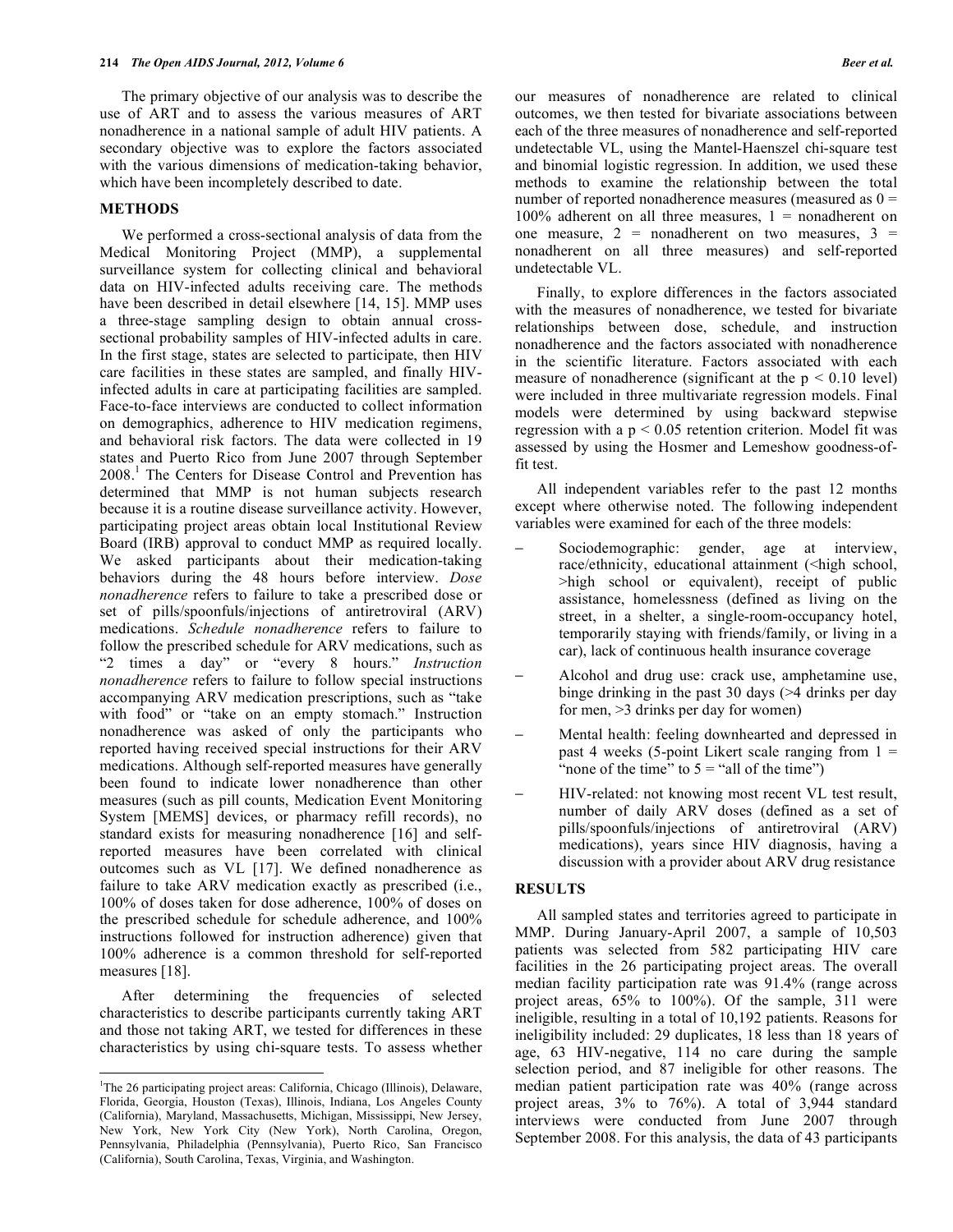## **Table 1. Factors associated with current use of ART–United States, Medical Monitoring Project, 2007-2008**

|                                                                                           | <b>Currently</b><br><b>Taking ART</b><br>$(n = 3307)$ |                | <b>Not Currently</b><br><b>Taking ART</b><br>$(n = 579)$ |              | <b>Chi-Square Test</b><br>for Differences<br>(p Value) |
|-------------------------------------------------------------------------------------------|-------------------------------------------------------|----------------|----------------------------------------------------------|--------------|--------------------------------------------------------|
| Characteristic                                                                            | No.                                                   | % of Total     | No.                                                      | % of Total   |                                                        |
| Gender                                                                                    |                                                       |                |                                                          |              |                                                        |
| Male                                                                                      | 2431                                                  | 74             | 373                                                      | 64           | 20.52                                                  |
| Female                                                                                    | 830                                                   | 25             | 197                                                      | 34           | (<.0001)                                               |
| Transgender                                                                               | 45                                                    | $\mathbf{1}$   | $\,8\,$                                                  | $\mathbf{1}$ |                                                        |
| Age (years)                                                                               |                                                       |                |                                                          |              |                                                        |
| 18-24                                                                                     | 45                                                    | $\mathbf{1}$   | 33                                                       | 6            | 118.82                                                 |
| 25-34                                                                                     | 280                                                   | 8              | 101                                                      | 17           | (<.0001)                                               |
| 35-44                                                                                     | 1039                                                  | 31             | 214                                                      | 37           |                                                        |
| 45-54                                                                                     | 1311                                                  | 40             | 180                                                      | 31           |                                                        |
| $\leq 55$                                                                                 | 632                                                   | 19             | 51                                                       | 9            |                                                        |
| Race/ethnicity                                                                            |                                                       |                |                                                          |              |                                                        |
| Black, non-Hispanic                                                                       | 1254                                                  | 38             | 288                                                      | 50           | 31.26                                                  |
| Hispanic                                                                                  | 663                                                   | 20             | 95                                                       | 16           | (<.0001)                                               |
| White, non-Hispanic                                                                       | 1173                                                  | 35             | 156                                                      | 27           |                                                        |
| Other                                                                                     | 212                                                   | 6              | 39                                                       | $\tau$       |                                                        |
| Education                                                                                 |                                                       |                |                                                          |              |                                                        |
| <high school<="" td=""><td>729</td><td>22</td><td>149</td><td>26</td><td>3.81</td></high> | 729                                                   | 22             | 149                                                      | 26           | 3.81                                                   |
| $\geq$ High School or equivalent                                                          | 2576                                                  | 78             | 430                                                      | 74           | (0.05)                                                 |
| Public assistance, past 12 months                                                         |                                                       |                |                                                          |              |                                                        |
| No                                                                                        | 1639                                                  | 50             | 322                                                      | 56           | 7.4                                                    |
| Yes                                                                                       | 1667                                                  | 50             | 256                                                      | 44           | (0.01)                                                 |
| Lapse in health coverage, past 12 months<br>$\rm No$                                      | 2491                                                  | 75             | 379                                                      | 65           | 24.06                                                  |
| Yes                                                                                       | 808                                                   | 24             | 197                                                      | 34           |                                                        |
|                                                                                           |                                                       |                |                                                          |              | (<.0001)                                               |
| Homeless, past 12 months<br>No                                                            | 3080                                                  | 93             | 500                                                      | 86           | 31.22                                                  |
| Yes                                                                                       | 227                                                   | $\overline{7}$ | 79                                                       | 14           | (<.0001)                                               |
| Years since HIV diagnosis                                                                 |                                                       |                |                                                          |              |                                                        |
| $\leq$ 1                                                                                  | 18                                                    | 1              | 5                                                        | 1            | 57.43                                                  |
| $2 - 5$                                                                                   | 616                                                   | 19             | 189                                                      | 33           | (<.0001)                                               |
| $6 - 10$                                                                                  | 764                                                   | $23\,$         | 127                                                      | 22           |                                                        |
| $11 - 25$                                                                                 | 1711                                                  | 52             | 226                                                      | 39           |                                                        |
| Knew most recent HIV viral load test result                                               |                                                       |                |                                                          |              |                                                        |
| No                                                                                        | 639                                                   | 19             | 162                                                      | 28           | 27.41                                                  |
| Yes                                                                                       | 2587                                                  | 78             | 383                                                      | 66           | (<.0001)                                               |
| Most recent HIV viral load test result                                                    |                                                       |                |                                                          |              |                                                        |
| Undetectable                                                                              | 2056                                                  | 62             | 110                                                      | 19           | 482.24                                                 |
| Detectable but <5000                                                                      | 307                                                   | 9              | 93                                                       | 16           | (<.0001)                                               |
| $\geq$ 5000-<100000                                                                       | 166                                                   | 5              | 142                                                      | $25\,$       |                                                        |
| $\geq 100000$                                                                             | 58                                                    | $\sqrt{2}$     | 38                                                       | $\tau$       |                                                        |
| Missing                                                                                   | 720                                                   | 22             | 196                                                      | $34\,$       |                                                        |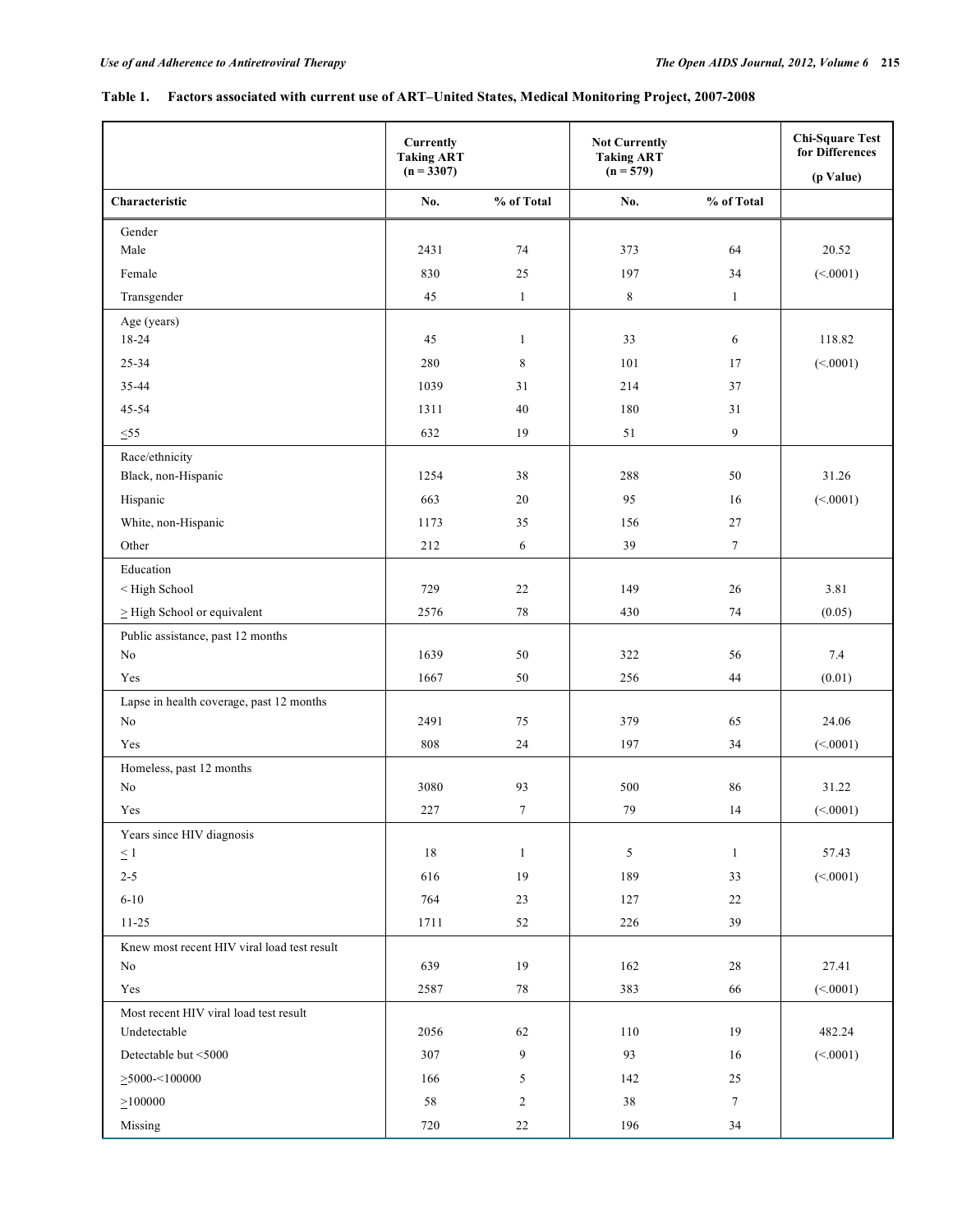| (Table 1) contd |
|-----------------|
|                 |

|                                                 | Currently<br><b>Taking ART</b><br>$(n = 3307)$ |                | <b>Not Currently</b><br><b>Taking ART</b><br>$(n = 579)$ |            | <b>Chi-Square Test</b><br>for Differences<br>(p Value) |
|-------------------------------------------------|------------------------------------------------|----------------|----------------------------------------------------------|------------|--------------------------------------------------------|
| Characteristic                                  | No.                                            | % of Total     | No.                                                      | % of Total |                                                        |
| CD4 count (self-reported nadir)                 |                                                |                |                                                          |            |                                                        |
| $0-199$                                         | 1511                                           | 46             | 90                                                       | 16         | 218.3                                                  |
| 200-349                                         | 642                                            | 19             | 128                                                      | 22         | (<.0001)                                               |
| 350-499                                         | 261                                            | 8              | 112                                                      | 19         |                                                        |
| $500+$                                          | 140                                            | $\overline{4}$ | 102                                                      | 18         |                                                        |
| Missing                                         | 753                                            | 23             | 147                                                      | 25         |                                                        |
| Feeling downhearted and depressed, past 4 weeks |                                                |                |                                                          |            |                                                        |
| All of the time                                 | 140                                            | $\overline{4}$ | 39                                                       | $\tau$     | 10.91                                                  |
| Most of the time                                | 315                                            | 10             | 77                                                       | 13         | (0.00)                                                 |
| Some of the time                                | 992                                            | 30             | 155                                                      | 27         |                                                        |
| A little of the time                            | 799                                            | 24             | 153                                                      | 26         |                                                        |
| None of the time                                | 1054                                           | 32             | 154                                                      | 27         |                                                        |
| Crack use, past 12 months                       |                                                |                |                                                          |            |                                                        |
| No                                              | 3128                                           | 95             | 521                                                      | 90         | 19.45                                                  |
| Yes                                             | 167                                            | 5              | 56                                                       | 10         | (<.0001)                                               |
| Amphetamine use, past 12 months                 |                                                |                |                                                          |            |                                                        |
| No                                              | 3142                                           | 95             | 537                                                      | 93         | 5.6                                                    |
| Yes                                             | 152                                            | 5              | 40                                                       | $\tau$     | (0.02)                                                 |
| Binge drinking, past 30 days                    |                                                |                |                                                          |            |                                                        |
| No                                              | 2864                                           | 87             | 459                                                      | 79         | 21.19                                                  |
| Yes                                             | 426                                            | 13             | 116                                                      | 20         | (<.0001)                                               |

Note: ART, antiretroviral therapy; values may not sum to total due to missing data; missing values shown when >10% of total.

were excluded because interviewers were not confident of the validity of the responses (for example, cases where the participant was incoherent or unresponsive to interview questions).

#### **Antiretroviral Therapy Use**

 Of 3886 participants who provided information about ART, 3307 (85%) were currently taking ART. Roughly equal proportions had never taken ART (8%) or had previously taken ART (7%). Compared to those not currently taking ART, those who were currently taking ART were significantly more likely to be male, older, non-Hispanic white (hereafter referred to as white) or Hispanic, HIV-diagnosed for a longer period of time, and not homeless; to have continuous healthcare coverage for the past year and a lower self-reported nadir CD4+ Tlymphocyte (CD4) count; to report a lower VL and feeling downhearted and depressed (hereafter referred to as depressed) less often; to know the result of their most recent VL test; and not to receive public assistance, not to use crack or amphetamines, and not to binge drink (Table **1**).

#### **Nonadherence to Antiretroviral Therapy**

 Table **2** presents descriptive statistics for participants who reported nonadherence during the past 48 hours. Of MMP participants currently taking ART, 13% reported nonadherence to dose, 27% to schedule, and 30% to instruction. Considering all measures, nonadherence was reported by 38% of participants: 22% reported nonadherence to one measure, 11% to two measures, and 5% to all three measures.

## **Association between Self-reported Detectable Viral Load and Nonadherence**

 Participants were asked about the results of their most recent VL test (see Table **2**). Tests of association revealed statistically significant positive relationships between nonadherence and detectable VL test result ( $p < 0.0001$  for dose and schedule nonadherence and  $p = 0.03$  for instruction nonadherence). In addition, there was a significant and positive association between the number of nonadherence measures reported and detectable VL ( $p < 0.0001$ ). Logistic regression modeling results indicated that the odds of a detectable VL more than doubled for those reporting dose nonadherence (odds ratio [OR], 2.2; 95% confidence interval [CI], 1.7-2.8). Similar analyses yielded an OR of 2.1 for schedule nonadherence (CI, 1.7-2.6) and 1.3 for instruction nonadherence (CI, 1.0-1.7). In addition, nonadherence to multiple measures was associated with increased odds of a detectable VL. In a comparison of participants who reported nonadherence and participants who did not, the odds of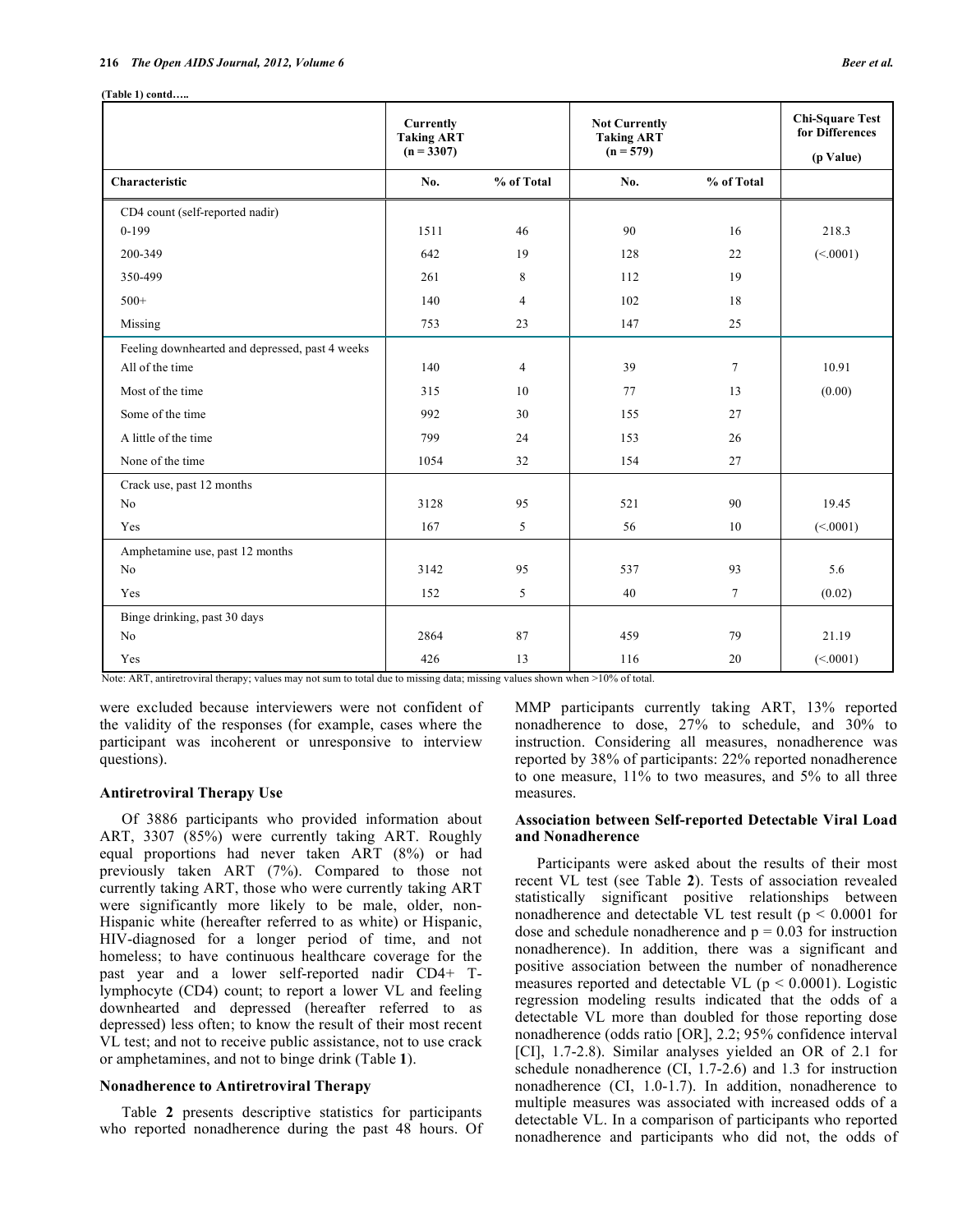|                                                                                                                                                                    | <b>Currently</b> |                 | Dose <sup>a</sup> |               |                                                                  | Schedule <sup>b</sup> |               |                                                                  | <b>Instruction</b> <sup>c</sup> |               |                                                                  |
|--------------------------------------------------------------------------------------------------------------------------------------------------------------------|------------------|-----------------|-------------------|---------------|------------------------------------------------------------------|-----------------------|---------------|------------------------------------------------------------------|---------------------------------|---------------|------------------------------------------------------------------|
|                                                                                                                                                                    | Taking<br>ART    |                 |                   | Nonadherence  |                                                                  | Nonadherence          |               |                                                                  | Nonadherence                    |               |                                                                  |
|                                                                                                                                                                    | $n = 3307$       |                 |                   | $n = 444$     | Chi-Square<br><b>Test for</b><br><b>Differences</b><br>(p Value) | $n = 893$             |               | Chi-Square<br><b>Test for</b><br><b>Differences</b><br>(p Value) | $n = 638$                       |               | Chi-Square<br><b>Test for</b><br><b>Differences</b><br>(p Value) |
| Characteristic                                                                                                                                                     | No.              | $\frac{0}{0}$   | No.               | $\frac{0}{0}$ |                                                                  | No.                   | $\frac{0}{0}$ |                                                                  | No.                             | $\frac{0}{0}$ |                                                                  |
| Gender                                                                                                                                                             |                  |                 |                   |               |                                                                  |                       |               |                                                                  |                                 |               |                                                                  |
| Male                                                                                                                                                               | 2431             | 74              | 293               | 66            | 15.62                                                            | 591                   | 66            | 34.68                                                            | 462                             | 72            | 1.60                                                             |
| Female                                                                                                                                                             | 830              | 25              | 145               | 33            | (0.00)                                                           | 289                   | 32            | (<.0001)                                                         | 167                             | 26            | (0.45)                                                           |
| Transgender                                                                                                                                                        | 45               | $\mathbf{1}$    | 6                 | $\mathbf{1}$  |                                                                  | 13                    | $\mathbf{1}$  |                                                                  | 9                               | $\mathbf{1}$  |                                                                  |
| Age (years)                                                                                                                                                        |                  |                 |                   |               |                                                                  |                       |               |                                                                  |                                 |               |                                                                  |
| 18-24                                                                                                                                                              | 45               | $\mathbf{1}$    | 18                | 4             | 11.33                                                            | 21                    | 2             | 12.48                                                            | 17                              | 3             | 25.85                                                            |
| 25-34                                                                                                                                                              | 280              | 8               | 43                | 10            | (0.00)                                                           | 83                    | 9             | (0.00)                                                           | 68                              | 11            | (<.0001)                                                         |
| 35-44                                                                                                                                                              | 1039             | 31              | 135               | 30            |                                                                  | 300                   | 34            |                                                                  | 226                             | 35            |                                                                  |
| 45-54                                                                                                                                                              | 1311             | 40              | 182               | 41            |                                                                  | 340                   | 38            |                                                                  | 245                             | 38            |                                                                  |
| $\leq 55$                                                                                                                                                          | 632              | 19              | 66                | 15            |                                                                  | 149                   | 17            |                                                                  | 82                              | 13            |                                                                  |
| Race/ethnicity                                                                                                                                                     |                  |                 |                   |               |                                                                  |                       |               |                                                                  |                                 |               |                                                                  |
| Black, non-Hispanic                                                                                                                                                | 1254             | 38              | 208               | 47            | 33.14                                                            | 400                   | 45            | 64.78                                                            | 243                             | 38            | 0.86                                                             |
| Hispanic                                                                                                                                                           | 663              | 20              | 102               | 23            | (<.0001)                                                         | 219                   | 25            | (<.0001)                                                         | 146                             | 23            | (0.83)                                                           |
| White, non-Hispanic                                                                                                                                                | 1173             | 36              | 105               | 24            |                                                                  | 230                   | 26            |                                                                  | 207                             | 32            |                                                                  |
| Other                                                                                                                                                              | 212              | 6               | 29                | $\tau$        |                                                                  | 44                    | 5             |                                                                  | 42                              | $\tau$        |                                                                  |
| Education                                                                                                                                                          |                  |                 |                   |               |                                                                  |                       |               |                                                                  |                                 |               |                                                                  |
| <high school<="" td=""><td>729</td><td>22</td><td>111</td><td>25</td><td>2.68</td><td>250</td><td>28</td><td>25.41</td><td>149</td><td>23</td><td>0.88</td></high> | 729              | 22              | 111               | 25            | 2.68                                                             | 250                   | 28            | 25.41                                                            | 149                             | 23            | 0.88                                                             |
| $\geq$ High School or equivalent                                                                                                                                   | 2576             | 78              | 332               | 75            | (0.10)                                                           | 643                   | 72            | (<.0001)                                                         | 488                             | 77            | (0.35)                                                           |
| Public assistance,<br>past 12 months                                                                                                                               |                  |                 |                   |               |                                                                  |                       |               |                                                                  |                                 |               |                                                                  |
| No                                                                                                                                                                 | 1639             | 50              | 184               | 41            | 13.58                                                            | 380                   | 43            | 23.85                                                            | 323                             | 51            | 0.03                                                             |
| Yes                                                                                                                                                                | 1667             | 50              | 260               | 59            | (0.00)                                                           | 513                   | 57            | (<.0001)                                                         | 315                             | 49            | (0.86)                                                           |
| Lapse in health coverage,<br>past 12 months                                                                                                                        |                  |                 |                   |               |                                                                  |                       |               |                                                                  |                                 |               |                                                                  |
| No                                                                                                                                                                 | 2491             | 76              | 327               | 74            | 0.64                                                             | 671                   | 75            | 0.04                                                             | 453                             | 71            | 0.94                                                             |
| Yes                                                                                                                                                                | 808              | 24              | 115               | 26            | (0.42)                                                           | 220                   | 25            | (0.84)                                                           | 185                             | 29            | (0.33)                                                           |
| Homeless, past 12 months                                                                                                                                           |                  |                 |                   |               |                                                                  |                       |               |                                                                  |                                 |               |                                                                  |
| No                                                                                                                                                                 | 3080             | 93              | 398               | 90            | 9.81                                                             | 808                   | 90            | 13.63                                                            | 581                             | 91            | 3.47                                                             |
| Yes                                                                                                                                                                | 227              | $7\overline{ }$ | 46                | $10\,$        | (0.00)                                                           | 85                    | $10\,$        | (0.00)                                                           | 57                              | 9             | (0.06)                                                           |
| Years since HIV diagnosis                                                                                                                                          |                  |                 |                   |               |                                                                  |                       |               |                                                                  |                                 |               |                                                                  |
| $\leq$ 1                                                                                                                                                           | 18               | $\mathbf{1}$    | $<$ 5             | <1            | 6.29                                                             | $<$ 5                 | $<1\,$        | 4.00                                                             | $<$ 5                           | $\mathbf{1}$  | 1.03                                                             |
| $2 - 5$                                                                                                                                                            | 616              | 20              | 69                | 17            | (0.01)                                                           | 140                   | 17            | (0.05)                                                           | 131                             | 22            | (0.31)                                                           |
| $6 - 10$                                                                                                                                                           | 764              | 25              | 93                | 22            |                                                                  | 219                   | 26            |                                                                  | 147                             | 25            |                                                                  |
| $11 - 25$                                                                                                                                                          | 1711             | 55              | 254               | 61            |                                                                  | 467                   | 56            |                                                                  | 315                             | 53            |                                                                  |
| Knew most recent HIV viral load<br>test result                                                                                                                     |                  |                 |                   |               |                                                                  |                       |               |                                                                  |                                 |               |                                                                  |
| $\rm No$                                                                                                                                                           | 639              | 20              | 108               | $25\,$        | 8.14                                                             | 238                   | 27            | 44.22                                                            | 104                             | 17            | 2.25                                                             |
| $\operatorname{Yes}$                                                                                                                                               | 2587             | 80              | 326               | $75\,$        | (0.00)                                                           | 629                   | 73            | (<.0001)                                                         | 513                             | 83            | (0.13)                                                           |

## **Table 2. Nonadherence to ART During the Past 48 Hours–United States, Medical Monitoring Project, 2007-2008**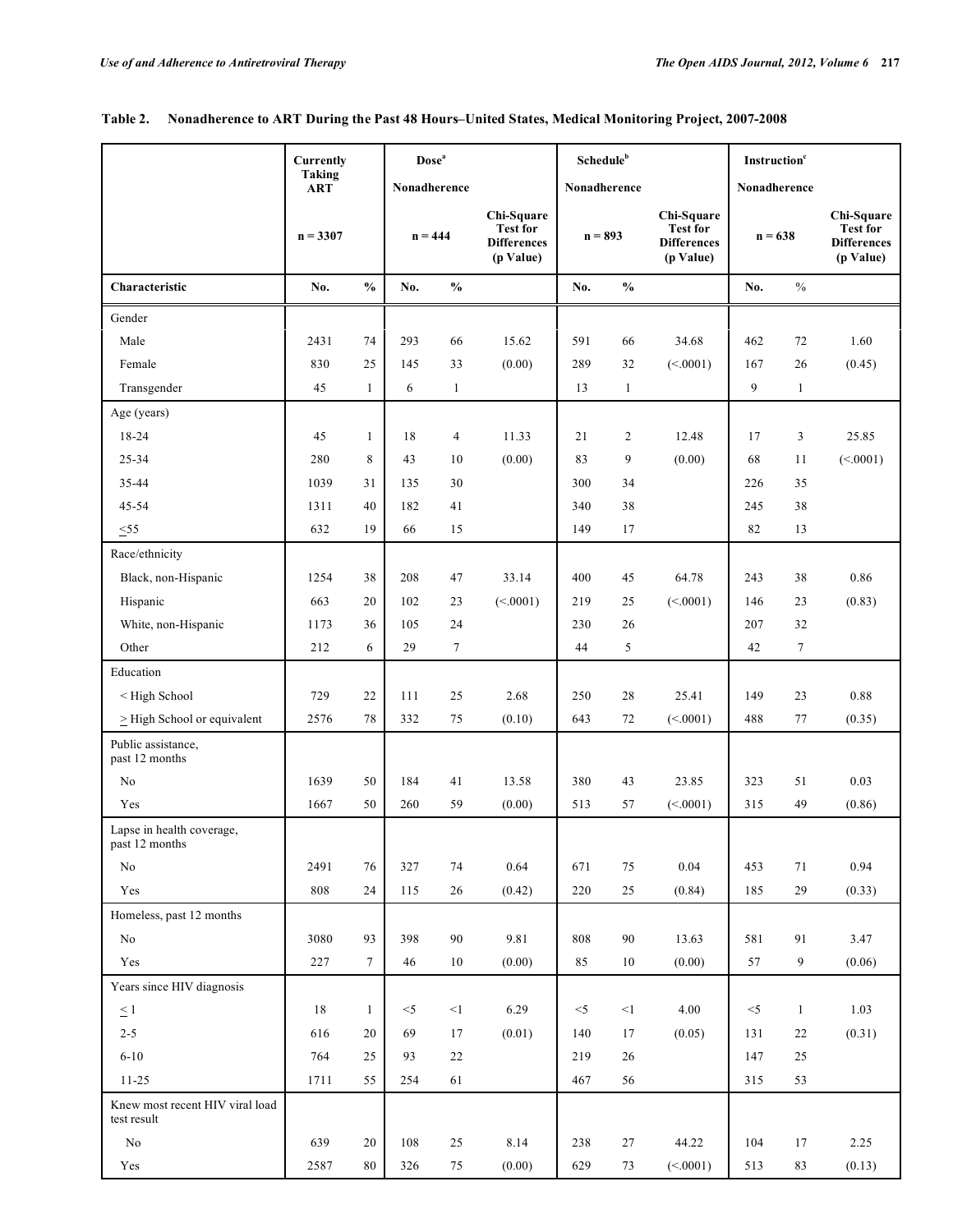**(Table 2) contd…..** 

| Beer et al. |  |  |
|-------------|--|--|
|-------------|--|--|

|                                                       | <b>Currently</b>     |                |     | Dose <sup>a</sup> |                                                                  | Schedule <sup>b</sup> |                |                                                                  | Instruction <sup>c</sup> |                |                                                                  |
|-------------------------------------------------------|----------------------|----------------|-----|-------------------|------------------------------------------------------------------|-----------------------|----------------|------------------------------------------------------------------|--------------------------|----------------|------------------------------------------------------------------|
|                                                       | Taking<br><b>ART</b> |                |     | Nonadherence      |                                                                  | Nonadherence          |                |                                                                  | Nonadherence             |                |                                                                  |
|                                                       | $n = 3307$           |                |     | $n = 444$         | Chi-Square<br><b>Test for</b><br><b>Differences</b><br>(p Value) | $n = 893$             |                | Chi-Square<br><b>Test for</b><br><b>Differences</b><br>(p Value) | $n = 638$                |                | Chi-Square<br><b>Test for</b><br><b>Differences</b><br>(p Value) |
| Characteristic                                        | No.                  | $\frac{0}{0}$  | No. | $\frac{0}{0}$     |                                                                  | No.                   | $\frac{0}{0}$  |                                                                  | No.                      | $\frac{0}{0}$  |                                                                  |
| Most recent HIV viral load test<br>result             |                      |                |     |                   |                                                                  |                       |                |                                                                  |                          |                |                                                                  |
| Undetectable                                          | 2056                 | 62             | 218 | 49                | 44.11                                                            | 438                   | 49             | 49.47                                                            | 384                      | 60             | 4.48                                                             |
| Detectable but <5000                                  | 307                  | 9              | 54  | 12                | (<.0001)                                                         | 104                   | 12             | (<.0001)                                                         | 73                       | 11             | (0.03)                                                           |
| $\geq$ 5000-<100000                                   | 166                  | 5              | 36  | 8                 |                                                                  | 61                    | $\overline{7}$ |                                                                  | 41                       | 6              |                                                                  |
| >100000                                               | 58                   | $\overline{c}$ | 18  | $\overline{4}$    |                                                                  | 26                    | 3              |                                                                  | 15                       | $\overline{2}$ |                                                                  |
| Missing                                               | 720                  | 22             | 118 | 27                |                                                                  | 264                   | 30             |                                                                  | 125                      | 20             |                                                                  |
| Feeling downhearted and<br>depressed, past 4 weeks    |                      |                |     |                   |                                                                  |                       |                |                                                                  |                          |                |                                                                  |
| All of the time                                       | 140                  | $\overline{4}$ | 36  | $\,$ 8 $\,$       | 29.39                                                            | 39                    | $\overline{4}$ | 12.11                                                            | 32                       | $\sqrt{5}$     | 14.15                                                            |
| Most of the time                                      | 315                  | 10             | 56  | 13                | (<.0001)                                                         | 104                   | 12             | (0.00)                                                           | 67                       | 11             | (0.00)                                                           |
| Some of the time                                      | 992                  | 30             | 143 | 32                |                                                                  | 287                   | 32             |                                                                  | 212                      | 33             |                                                                  |
| A little of the time                                  | 799                  | 24             | 97  | 22                |                                                                  | 215                   | 24             |                                                                  | 165                      | 26             |                                                                  |
| None of the time                                      | 1054                 | 32             | 110 | 25                |                                                                  | 245                   | 28             |                                                                  | 158                      | 25             |                                                                  |
| Crack use, past 12 months                             |                      |                |     |                   |                                                                  |                       |                |                                                                  |                          |                |                                                                  |
| No                                                    | 3128                 | 95             | 403 | 91                | 18.36                                                            | 829                   | 93             | 8.00                                                             | 597                      | 94             | 4.69                                                             |
| Yes                                                   | 167                  | 5              | 41  | 9                 | (<.0001)                                                         | 61                    | $\tau$         | (0.00)                                                           | 39                       | 6              | (0.03)                                                           |
| Amphetamine use,<br>past 12 months                    |                      |                |     |                   |                                                                  |                       |                |                                                                  |                          |                |                                                                  |
| No                                                    | 3142                 | 95             | 418 | 94                | 1.72                                                             | 842                   | 95             | 0.74                                                             | 601                      | 95             | 3.30                                                             |
| Yes                                                   | 152                  | 5              | 26  | 6                 | (0.19)                                                           | 46                    | 5              | (0.39)                                                           | 34                       | 5              | (0.07)                                                           |
| Binge drinking, past 30 days                          |                      |                |     |                   |                                                                  |                       |                |                                                                  |                          |                |                                                                  |
| No                                                    | 2864                 | 87             | 359 | 81                | 16.42                                                            | 745                   | 84             | 11.41                                                            | 519                      | 82             | 29.95                                                            |
| Yes                                                   | 426                  | 13             | 84  | 19                | (<.0001)                                                         | 144                   | 16             | (0.00)                                                           | 115                      | 18             | (<.0001)                                                         |
| Discussed resistance with<br>provider, past 12 months |                      |                |     |                   |                                                                  |                       |                |                                                                  |                          |                |                                                                  |
| No                                                    | 1174                 | 36             | 128 | 29                | 10.12                                                            | 310                   | 35             | 0.24                                                             | 197                      | 31             | 0.33                                                             |
| Yes                                                   | 2079                 | 64             | 309 | 71                | (0.00)                                                           | 567                   | 65             | (0.62)                                                           | 431                      | 69             | (0.56)                                                           |

Note: ART, antiretroviral therapy; values may not sum to total due to missing data; missing values shown when >10% of total.

<sup>a</sup> Dose nonadherence refers to not taking a dose or set of pills/spoonfuls/injections of ARV medications.

Schedule nonadherence refers to not following a specific schedule for ARV medication, such as "2 times a day" or "every 8 hours."

<sup>c</sup>Instruction nonadherence refers to not following special instructions for ARV medication, such as "take with food" or "take on an empty stomach." Dietary instruction adherence is only calculated for those participants reporting having special instructions for their ARV medications.

detectable VL was 1.3 times as high (CI, 1.0-1.7) for those who reported nonadherence to one measure, 2.1 times as high (CI, 1.6-2.8) for those who reported nonadherence to two measures, and 2.9 times as high (CI, 2.0-4.1) for those who reported nonadherence to all three measures.

## **Factors Associated with Each Measure of Nonadherence**

 The factors independently associated with dose nonadherence were female gender; per year decrease in age; non-Hispanic black (hereafter referred to as black) and Hispanic race/ethnicity; receipt of public assistance; feeling depressed all, most, or some of the time; crack use; binge drinking; higher number of years since HIV diagnosis; and higher number of daily ARV doses (Table **3**). The factors independently associated with schedule nonadherence were female gender, per year decrease in age, black and Hispanic race/ethnicity, less than high school education, homelessness, receipt of public assistance, binge drinking, higher number of daily ARV doses, and not knowing one's most recent VL test result. The factors independently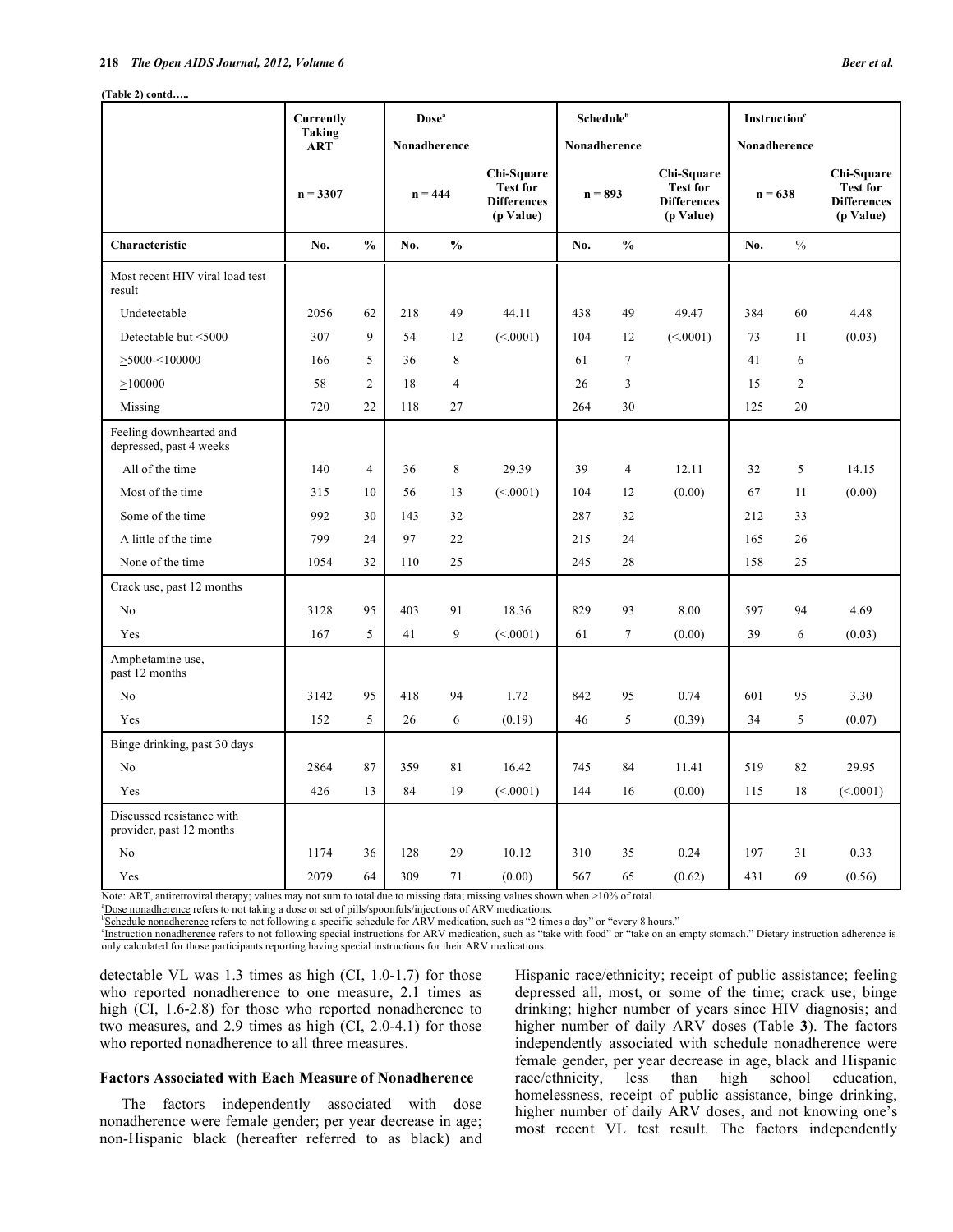## **Table 3. Logistic Regression Models of Factors Associated with Nonadherence to ART During the Past 48 Hours–United States, Medical Monitoring Project, 2007-2008**

|                                                    | Dose <sup>a</sup> Nonadherence   |                            | Schedule <sup>b</sup> Nonadherence |                            | <b>Instruction</b> <sup>c</sup> Nonadherence |                            |  |
|----------------------------------------------------|----------------------------------|----------------------------|------------------------------------|----------------------------|----------------------------------------------|----------------------------|--|
|                                                    | $(N = 3307)$                     |                            | $(N = 3298)$                       |                            | $(N = 2101)$                                 |                            |  |
| Characteristic                                     | <b>OR</b><br>$(95\% \text{ CI})$ | aOR<br>$(95\% \text{ CI})$ | <b>OR</b><br>$(95\% \text{ CI})$   | aOR<br>$(95\% \text{ CI})$ | <b>OR</b><br>$(95\% \text{ CI})$             | aOR<br>$(95\% \text{ CI})$ |  |
| Gender                                             |                                  |                            |                                    |                            |                                              |                            |  |
| Male                                               | Ref                              | Ref                        | Ref                                | Ref                        |                                              |                            |  |
| Female                                             | 1.55<br>$(1.24-1.92)$            | 1.36<br>$(1.07-1.74)$      | 1.66<br>$(1.40-1.97)$              | 1.46<br>$(1.20-1.76)$      | $_{\rm NS}$                                  |                            |  |
| Transgender                                        | 1.12<br>$(0.47 - 2.68)$          | 0.62<br>$(0.21 - 1.80)$    | 1.26<br>$(0.66 - 2.42)$            | 0.99<br>$(0.49 - 2.01)$    |                                              |                            |  |
| Age (years)                                        | 0.98<br>$(0.97 - 0.99)$          | 0.98<br>$(0.96 - 0.99)$    | 0.99<br>$(0.98 - 0.99)$            | 0.98<br>$(0.98 - 0.99)$    | 0.97<br>$(0.96 - 0.98)$                      | 0.98<br>$(0.97 - 0.99)$    |  |
| Race/ethnicity                                     |                                  |                            |                                    |                            |                                              |                            |  |
| Black, non-Hispanic                                | 2.02<br>$(1.58 - 2.60)$          | 1.96<br>$(1.48 - 2.59)$    | 1.93<br>$(1.60 - 2.32)$            | 1.56<br>$(1.27-1.93)$      |                                              |                            |  |
| Hispanic                                           | 1.85<br>$(1.38 - 2.47)$          | 1.63<br>$(1.18 - 2.24)$    | 2.03<br>$(1.63 - 2.52)$            | 1.59<br>$(1.25 - 2.02)$    | $_{\rm NS}$                                  |                            |  |
| White, non-Hispanic                                | Ref                              | Ref                        | Ref                                | Ref                        |                                              |                            |  |
| Other                                              | 1.61<br>$(1.04 - 2.50)$          | 1.55<br>$(0.96 - 2.51)$    | 1.07<br>$(0.75 - 1.54)$            | 0.97<br>$(0.66 - 1.41)$    |                                              |                            |  |
| Education                                          |                                  |                            |                                    |                            |                                              |                            |  |
| < high school                                      | $_{\rm NS}$                      |                            | Ref                                | Ref                        | $_{\rm NS}$                                  |                            |  |
| $\geq$ high school or equivalent                   |                                  |                            | 0.64<br>$(0.53 - 0.76)$            | 0.78<br>$(0.64 - 0.95)$    |                                              |                            |  |
| Homeless, past 12 months                           |                                  |                            |                                    |                            |                                              |                            |  |
| No                                                 | Ref                              |                            | Ref                                | Ref                        | Ref                                          |                            |  |
| Yes                                                | 1.71<br>$(1.22 - 2.41)$          |                            | 1.69<br>$(1.28 - 2.24)$            | 1.43<br>$(1.05-1.95)$      | 1.38<br>$(0.98-1.94)$                        | $\overline{a}$             |  |
| Public assistance, past 12<br>months               |                                  |                            |                                    |                            |                                              |                            |  |
| No                                                 | Ref                              | Ref                        | Ref                                | Ref                        | $_{\rm NS}$                                  |                            |  |
| Yes                                                | 1.46<br>$(1.19-1.79)$            | 1.31<br>$(1.05-1.65)$      | 1.47<br>$(1.26 - 1.72)$            | 1.35<br>$(1.14-1.60)$      |                                              |                            |  |
| Feeling downhearted and<br>depressed, past 4 weeks |                                  |                            |                                    |                            |                                              |                            |  |
| All of the time                                    | 2.97<br>$(1.94 - 4.56)$          | 2.63<br>$(1.64 - 4.22)$    | 1.27<br>$(0.86 - 1.89)$            |                            | 1.81<br>$(1.13 - 2.89)$                      | 1.61<br>$(0.98 - 2.64)$    |  |
| Most of the time                                   | 1.86<br>$(1.31 - 2.63)$          | 1.81<br>$(1.23 - 2.66)$    | 1.63<br>$(1.24 - 2.14)$            |                            | 1.63<br>$(1.15 - 2.30)$                      | 1.54<br>$(1.07 - 2.22)$    |  |
| Some of the time                                   | 1.45<br>$(1.11-1.89)$            | 1.37<br>$(1.02 - 1.83)$    | 1.35<br>$(1.11-1.65)$              |                            | 1.56<br>$(1.22 - 1.99)$                      | 1.51<br>$(1.17-1.95)$      |  |
| A little of the time                               | 1.19<br>$(0.89 - 1.59)$          | $1.20\,$<br>$(0.88-1.64)$  | 1.22<br>$(0.99 - 1.51)$            |                            | 1.50<br>$(1.16-1.94)$                        | 1.51<br>$(1.15-1.98)$      |  |
| None of the time                                   | Ref                              | Ref                        | Ref                                | ÷,                         | Ref                                          | Ref                        |  |
| Crack use, past 12 months                          |                                  |                            |                                    |                            |                                              |                            |  |
| No                                                 | Ref                              | Ref                        | Ref                                |                            | Ref                                          | $\overline{\phantom{a}}$   |  |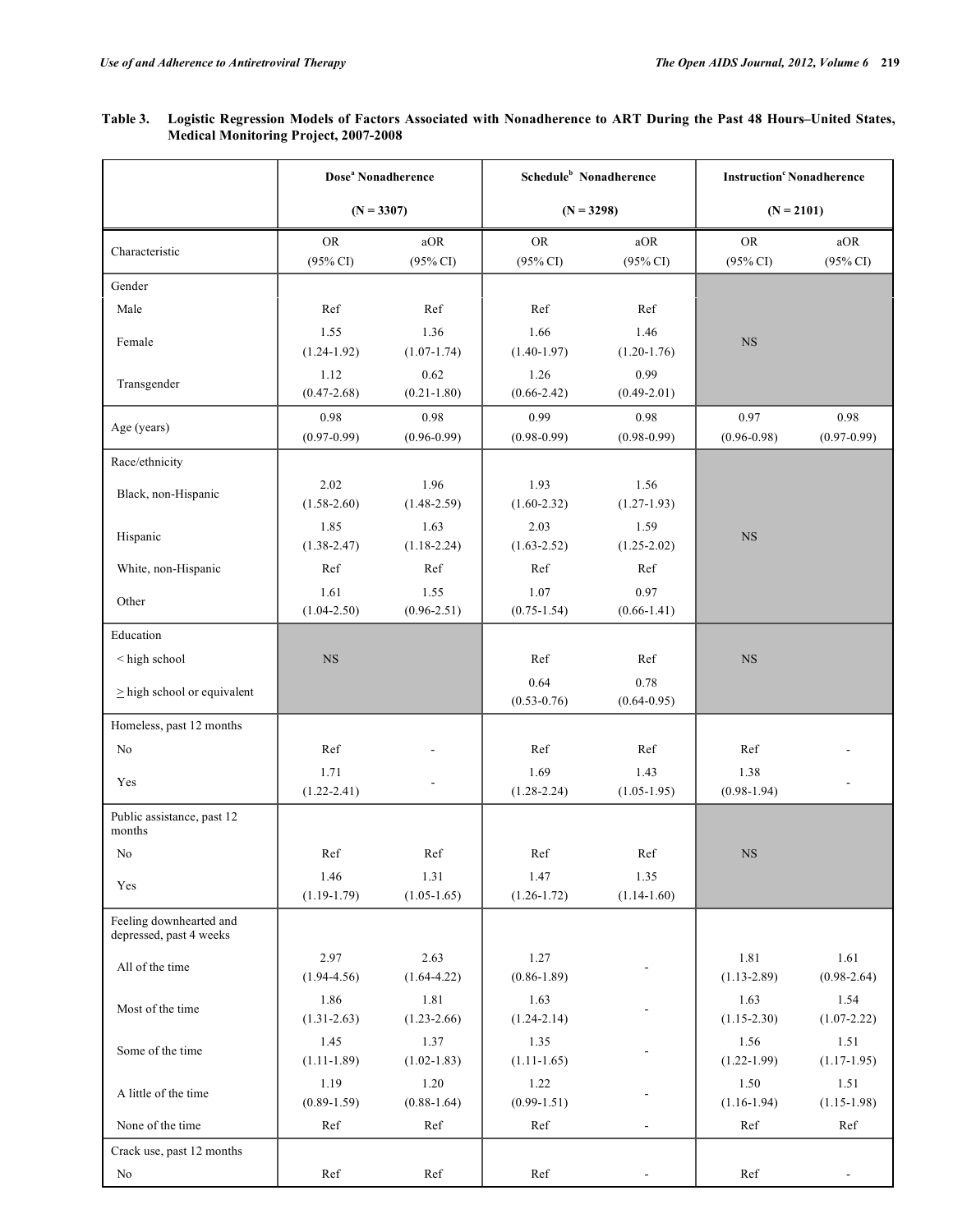**(Table 3) contd…..** 

|                                                       | Dose <sup>a</sup> Nonadherence |                          | Schedule <sup>b</sup> Nonadherence |                         | <b>Instruction</b> <sup>c</sup> Nonadherence |                         |  |
|-------------------------------------------------------|--------------------------------|--------------------------|------------------------------------|-------------------------|----------------------------------------------|-------------------------|--|
|                                                       | $(N = 3307)$                   |                          | $(N = 3298)$                       |                         | $(N = 2101)$                                 |                         |  |
| Yes                                                   | 2.19<br>$(1.52 - 3.17)$        | 1.66<br>$(1.09 - 2.52)$  | 1.59<br>$(1.15 - 2.20)$            |                         |                                              |                         |  |
| Amphetamine use, past 12<br>months                    |                                |                          |                                    |                         |                                              |                         |  |
| No                                                    | $_{\rm NS}$                    |                          | <b>NS</b>                          |                         | Ref                                          |                         |  |
| Yes                                                   |                                |                          |                                    |                         | 1.50<br>$(0.97 - 2.33)$                      | $\blacksquare$          |  |
| Binge drinking, past 30 days                          |                                |                          |                                    |                         |                                              |                         |  |
| No                                                    | Ref                            | Ref                      | Ref                                | Ref                     | Ref                                          | Ref                     |  |
| Yes                                                   | 1.71<br>$(1.32 - 2.23)$        | 1.63<br>$(1.21 - 2.20)$  | 1.45<br>$(1.17-1.81)$              | 1.55<br>$(1.23 - 1.96)$ | 2.08<br>$(1.60 - 2.72)$                      | 1.88<br>$(1.41 - 2.49)$ |  |
| Years since HIV diagnosis                             | 1.02<br>$(1.00-1.03)$          | 1.02<br>$(1.00-1.04)$    | $_{\rm NS}$                        |                         | 0.98<br>$(0.97-1.00)$                        | $\blacksquare$          |  |
| Number of ARV doses per day                           | 1.16<br>$(1.10-1.23)$          | 1.18<br>$(1.10-1.25)$    | 1.13<br>$(1.08-1.19)$              | 1.16<br>$(1.11-1.22)$   | $_{\rm NS}$                                  |                         |  |
| Knew most recent HIV viral<br>load test result        |                                |                          |                                    |                         |                                              |                         |  |
| No                                                    | 1.41<br>$(1.11-1.79)$          |                          | 1.86<br>$(1.55 - 2.23)$            | 1.48<br>$(1.21 - 1.82)$ | <b>NS</b>                                    |                         |  |
| Yes                                                   | Ref                            | $\overline{a}$           | Ref                                | Ref                     |                                              |                         |  |
| Discussed resistance with<br>provider, past 12 months |                                |                          |                                    |                         |                                              |                         |  |
| No                                                    | Ref                            |                          | <b>NS</b>                          |                         | <b>NS</b>                                    |                         |  |
| Yes                                                   | 1.43<br>$(1.15 - 1.78)$        | $\overline{\phantom{a}}$ |                                    |                         |                                              |                         |  |

Note: ART, antiretroviral therapy; OR, odds ratio; aOR, adjusted odds ratio; CI, confidence interval; Ref, reference category; NS, not significant.<br><sup>a</sup> <u>Dose nonadherence</u> refers to not taking a dose or set of pills/spoonf only calculated for those participants reporting having special instructions for their ARV medications.

associated with instruction nonadherence were per year decrease in age; feeling depressed most, some, or a little of the time; and binge drinking.

### **DISCUSSION**

 Although studies on nonadherence to ART are common, one strength of this analysis is the use of probability sampling methods, which resulted in coverage of patients from 582 medical facilities in 19 U.S. states and Puerto Rico. The use of ART was high among adults in care for HIV. The persons not receiving ART were more likely to be female, to be black, and to report a lapse in health coverage, substance use, higher VL results, higher CD4 count as the nadir, and more frequent feelings of depression. Our findings agree with those in other reports [19-25]. Understanding factors associated with use of ART may inform efforts to increase appropriate ART among HIV-infected persons.

 Nonadherence to ART was substantial. Reported nonadherence during the past 48 hours ranged from 13% to 30%, depending on which measure was examined; 38% were nonadherent to at least one measure. We found a direct relationship between a detectable VL and each of the three measures of nonadherence. The association increased with the number of measures to which a patient was nonadherent, indicating the clinical importance of assessing multiple dimensions of nonadherence. Our findings are consistent with those reported previously [10, 11], but there have been few studies comparing dose, schedule, and instruction nonadherence, so further examination of the impact of different measures of nonadherence on clinical outcomes is warranted.

 Although predictors of the three measures of nonadherence varied, younger age and binge drinking were consistently associated with poorer adherence. Like other researchers [26], we found associations between younger age and multiple measures of nonadherence. Lifestyle differences, decreased awareness of mortality and thus motivation to care for one's health, and a survivor effect have been proposed as reasons for poorer adherence among younger HIV-infected persons [27]. Measured in various ways, alcohol use has consistently been associated with nonadherence [28, 29]. We found that binge drinking was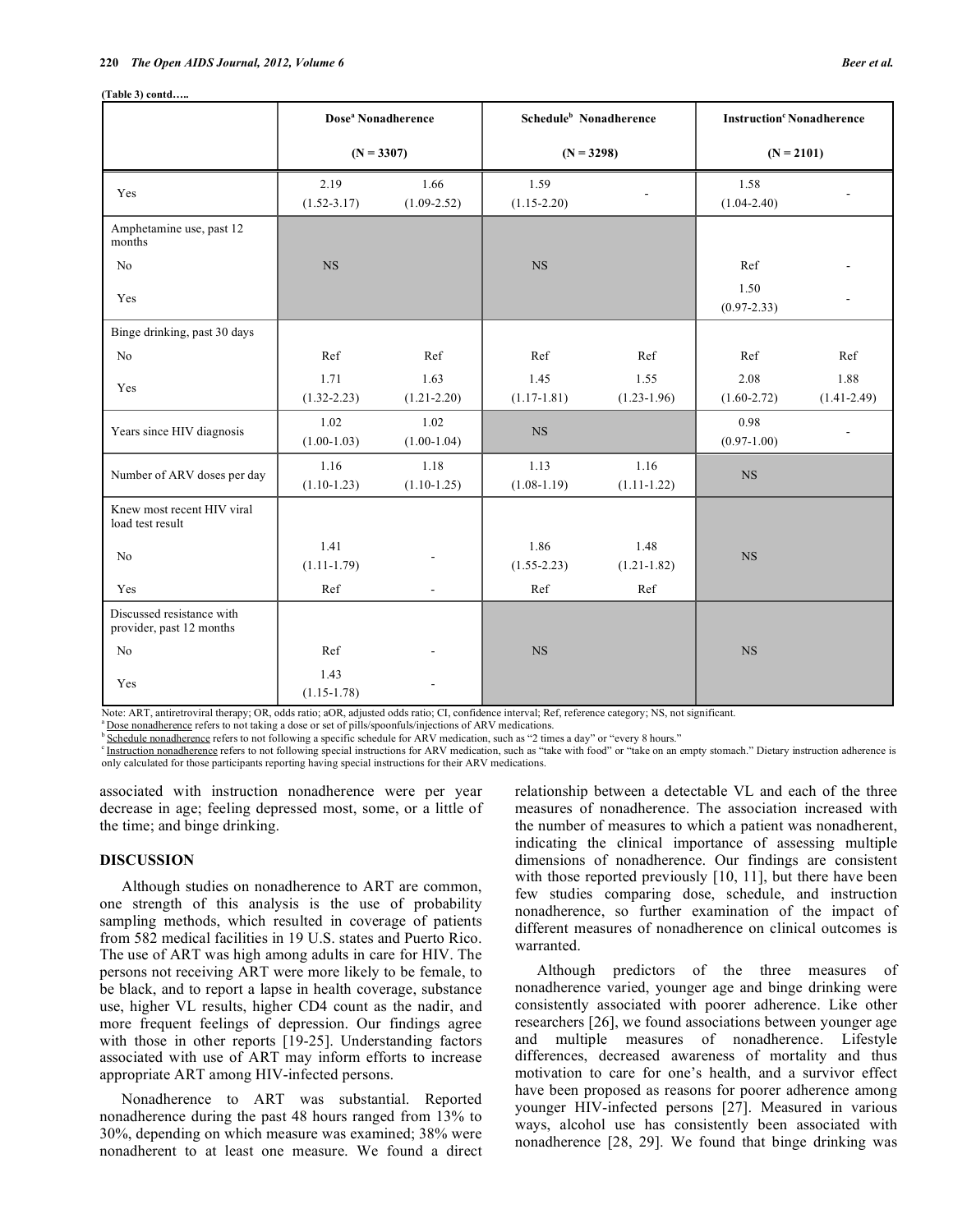strongly associated with all three measures of nonadherence. Others have found that the quantity of alcohol ingested was more important in predicting nonadherence than was the frequency of use [29, 30]. Taken together, these findings suggest that HIV care providers should ask patients about both the frequency and the quantity of alcohol consumed. When a patient acknowledges binge drinking, the provider should explain how binge drinking affects ART adherence and other health behaviors. Such conversations could help HIV care providers identify patients who need more intensive counseling about adherence and substance use. Few effective interventions have addressed problem drinking among HIV-infected persons [31], and the effects of the small number of trials on adherence among problem drinkers have not been sustained [32, 33]. The limited evidence suggests that adapting adherence interventions to persons with alcohol problems may be challenging [31]. Our results underscore the need to develop effective adherence interventions for problem drinkers, which potentially could have positive effects on all aspects of adherence.

 Black and Hispanic race/ethnicity, female gender, receipt of public assistance, feeling depressed, and number of daily ARV doses were also independently associated with poorer adherence for at least two of the three measures of nonadherence. Several recent studies have found that race/ethnicity is independently associated with nonadherence [17, 34, 35]. Race/ethnicity may also be a proxy for factors associated with nonadherence, such as differences in trust of physicians [36] or HIV conspiracy beliefs (e.g., the belief that HIV was created by the U.S. government to perpetrate genocide against blacks) [37]. Recent studies indicate that disparities in health literacy and numeracy skills, which we were not able to measure, may also be important mediators of the relationship between race and medication management [38, 39].

 Similar to findings regarding adherence to treatment for chronic diseases such as diabetes [40], published descriptions of the effect of gender on ART adherence in the scientific literature have been mixed; some studies find women more likely to be nonadherent [41, 42], and others find no difference by gender [43]. Our finding suggests gender may influence some, but not all, dimensions of medication-taking behavior (dose and schedule nonadherence, but not instruction nonadherence). Another possible explanation for the observed gender differences is that other factors affecting nonadherence, such as alcohol or drug use, may differ for men and women [44]. Additional factors we were not able to measure, such as numeracy skills [45], may also mediate the relationship between gender and nonadherence.

 Our finding that the frequency of feelings of depression was associated with dose and instruction nonadherence to ART is consistent with other studies [46, 47]. This association reinforces the importance of active screening for depression among HIV-infected persons [48]. Studies have suggested that training in stress management [49] and prescription of antidepressant medications [50] may improve adherence in this population.

 Our finding that nonadherence increases as the daily ARV dose increases agrees with published results [51, 52]. Airoldi and colleagues found that switching to a single-pill regimen improved adherence [53]. Although some ART regimens are less susceptible to nonadherence than others [9], our findings suggest that simplifying ART regimens by decreasing dosing frequency would improve adherence.

### **LIMITATIONS**

 Although MMP uses population-based sampling methods, due to low patient response rates across data collection sites MMP data are not weighted and thus are not representative of HIV-infected patients in care in the United States. However, probability sampling is advantageous even with low response rates because of the value of unbiased sampling from well-defined populations [54]. States with the lowest patient response rates were not substantially different by region or HIV epidemiology from those with higher response rates. Examination of the patient sampling frame indicates that respondents and nonrespondents did not differ by gender. Participants were slightly older than nonparticipants, and African Americans were somewhat underrepresented. Because we found that younger age and black race are associated with higher nonadherence, as have other studies [17, 26, 34, 35], these relationships may in fact be stronger than those found for our sample. Despite low patient response, the response rates at the project area and facility stages of sampling were high, and the size and breadth of our facility and patient samples are notable.

 Because we studied self-reported measures, our findings are subject to the limitations of self-reported information, such as recall and social desirability biases. Because selfreported measures of adherence have underestimated the extent of nonadherence [16, 18], our estimates of nonadherence may in fact be lower than actual levels of nonadherence. In addition, we were not able to verify through medical record review self-reported clinical information such as receipt of ART. However, Wood and colleagues found relatively high correspondence between self-reported and medical record documentation of current use of ART [55], leading us to have confidence in our results. Also, our analysis was restricted to self-reported VL, and the number of missing responses was high because of difficulties with recall. However, for undetectable VL results, the reported agreement between self-report and the medical record has been relatively high [56, 57]. Also, as our data showed a positive association between dose and schedule nonadherence and not knowing one's most recent VL, it is unlikely that missing data would account for the relationship found between higher VL and the number of nonadherence measures reported.

 Our analysis of use of ART is limited due to lack of comprehensive clinical information that would allow us to determine need for therapy among those not on ART. Use of self-reported CD4 values to indicate need for ART is insufficient because other clinical factors are also relevant to treatment decisions (e.g. Hepatitis B coinfection, HIVassociated nephropathy). In addition, because recent treatment guidelines [8] suggest that ART should be an option for all patients regardless of CD4, we felt it was important to describe the difference between those on and not on ART for the entire sample.

 Our logistic regression models regarding nonadherence to instruction included only the participants who had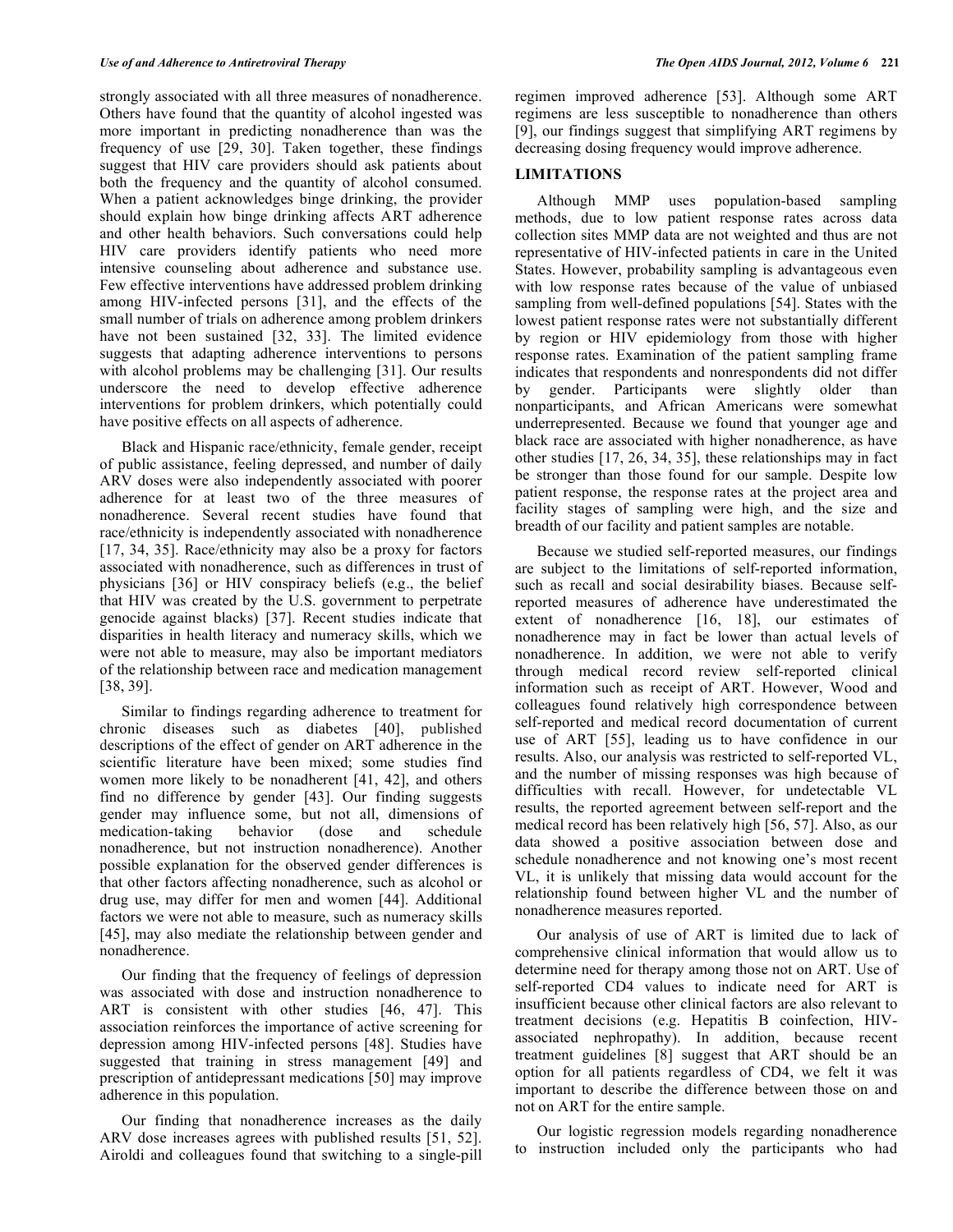received special instructions. However, limiting our analysis of the dose and schedule nonadherence models to those who received special instructions would have introduced bias by restricting the population to those whose regimens require special instructions. To ensure that our findings were not due to differences in the participants included in the models, we ran the dose and schedule models, restricting them to participants who have received special instructions: we did not find substantive differences compared with results that included all respondents.

#### **CONCLUSION**

 Recent guidelines recommend initiation early in the course of infection (CD4 cell count  $\leq 500$  cells/ $\mu$ L), but caution that patients should be willing to commit to lifelong treatment and should understand the importance of adherence [8]. In this large sample of HIV-infected patients in the United States, the use of ART was high, but adherence to ART was suboptimal. The determinants of nonadherence to dose, schedule, and instruction varied, although younger age and binge drinking were associated with all three measures. Our results support the need to measure multiple dimensions of medication-taking behavior, because focusing on nonadherence to dose may overestimate adherence to ART. Comprehensive assessment of ART nonadherence should include measures of dose, schedule, and instruction, because accurate information is crucial for evaluating both the effectiveness of ART regimens and interventions designed to increase adherence.

#### **ACKNOWLEDGEMENTS**

 We thank participating MMP facilities and patients. We also thank MMP staff in the 26 health jurisdictions and the Clinical Outcomes Team at CDC.

#### **DISCLAIMER**

 The findings and conclusions in this report are those of the authors and do not necessarily represent the views of the Centers for Disease Control and Prevention.

## **AUTHOR DISCLOSURE**

 The authors have no institutional or commercial affiliations that might pose a conflict of interest regarding the publication of this manuscript.

#### **REFERENCES**

- [1] Conway B. The role of adherence to antiretroviral therapy in the management of HIV infection. J Acquir Immune Defic Syndr 2007; 45(Suppl 1): S14-8.
- [2] Gulick RM. Antiretroviral treatment 2010: progress and controversies. J Acquir Immune Defic Syndr 2010; 55(Suppl 1): S43-8.
- [3] Bangsberg DR. Less than 95% adherence to nonnucleoside reversetranscriptase inhibitor therapy can lead to viral suppression. Clin Infect Dis 2006; 43(7): 939-41.
- [4] Martin M, Del Cacho E, Codina C, *et al.* Relationship between adherence level, type of the antiretroviral regimen, and plasma HIV type 1 RNA viral load: a prospective cohort study. AIDS Res Hum Retroviruses 2008; 24(10): 1263-8.
- [5] Simpson SH, Eurich DT, Majumdar SR, *et al.* A meta-analysis of the association between adherence to drug therapy and mortality. BMJ 2006; 333(7557): 15.
- [6] Granich R, Crowley S, Vitoria M, *et al.* Highly active antiretroviral treatment for the prevention of HIV transmission. J Int AIDS Soc 2010; 13: 1.
- [7] Graham SX, Masese L, Gitau R, *et al.* Antiretroviral adherence and development of drug resistance are the strongest predictors of genital HIV-1 shedding among women initiating treatment. J Infect Dis 2010; 202: 1538-42.
- [8] Panel on Antiretroviral Guidelines for Adults and Adolescents. Guidelines for the use of antiretroviral agents in HIV-1-infected adults and adolescents. Department of Health and Human Services 2009; pp. 1-161.
- [9] Pham PA. Antiretroviral adherence and pharmacokinetics: review of their roles in sustained virologic suppression. AIDS Patient Care STDS 2009; 23 (10): 803-7.
- [10] Reynolds NR, Sun J, Nagaraja HN, Gifford AL, Wu AW, Chesney MA. Optimizing measurement of self-reported adherence with the ACTG Adherence Questionnaire: a cross-protocol analysis. J Acquir Immune Defic Syndr 2007; 46 (4): 402-9.
- [11] Gill CJ, Sabin LL, Hamer DH, *et al.* Importance of dose timing to achieving undetectable viral loads. AIDS Behav 2010; 14(4): 785- 93.
- [12] Nilsson Schonnesson L, Williams ML, Ross MW, Bratt G, Keel B. Factors associated with suboptimal antiretroviral therapy adherence to dose, schedule, and dietary instructions. AIDS Behav 2007; 11 (2): 175-83.
- [13] Schonnesson LN, Williams ML, Ross MW, Diamond PM, Keel B. Three types of adherence to HIV antiretroviral therapy and their association with AIDS diagnosis, medication side-effects, beliefs about antiretroviral therapy, and beliefs about HIV disease. Int J STD AIDS 2007; 18 (6): 369-73.
- [14] McNaghten AD, Wolfe MI, Onorato I, *et al.* Improving the representativeness of behavioral and clinical surveillance for persons with HIV in the United States: the rationale for developing a population-based approach. PLoS One 2007; 2 (6): e550.
- [15] Centers for Disease Control and Prevention. Clinical and Behavioral Characteristics of Adults Receiving Medical Care for HIV Infection: Medical Monitoring Project, 2005 Pilot Data Collection Cycle. HIV Special Surveillance Report 2010; 6.
- [16] Chesney MA. The elusive gold standard. Future perspectives for HIV adherence assessment and intervention. J Acquir Immune Defic Syndr 2006; 43(Suppl 1): S149-55.
- [17] Sullivan PS, Campsmith ML, Nakamura GV, Begley EB, Schulden J, Nakashima AK. Patient and regimen characteristics associated with self-reported nonadherence to antiretroviral therapy. PLoS One 2007; 2 (6): e552.
- [18] Simoni JM, Kurth AE, Pearson CR, Pantalone DW, Merrill JO, Frick PA. Self-report measures of antiretroviral therapy adherence: A review with recommendations for HIV research and clinical management. AIDS Behav 2006; 10 (3): 227-45.
- [19] Cook JA, Cohen MH, Grey D, *et al.* Use of highly active antiretroviral therapy in a cohort of HIV-seropositive women. Am J Public Health 2002; 92 (1): 82-7.
- [20] Cook JA, Grey D, Burke-Miller J, *et al.* Effects of treated and untreated depressive symptoms on highly active antiretroviral therapy use in a US multi-site cohort of HIV-positive women. AIDS Care 2006; 18 (2): 93-100.
- [21] Giordano TP, White AC Jr, Sajja P, *et al.* Factors associated with the use of highly active antiretroviral therapy in patients newly entering care in an urban clinic. J Acquir Immune Defic Syndr 2003; 32 (4): 399-405.
- [22] Kremer H, Ironson G, Schneiderman N, Hautzinger M. To take or not to take: decision-making about antiretroviral treatment in people living with HIV/AIDS. AIDS Patient Care STDS 2006; 20 (5): 335-49.
- [23] Lemly DC, Shepherd BE, Hulgan T, *et al.* Race and sex differences in antiretroviral therapy use and mortality among HIV-infected persons in care. J Infect Dis 2009; 199 (7): 991-8.
- [24] Lillie-Blanton M, Stone VE, Snow Jones A, *et al.* Association of race, substance abuse, and health insurance coverage with use of highly active antiretroviral therapy among HIV-infected women, 2005. Am J Public Health 2010; 100 (8): 1493-9.
- [25] Palacio H, Kahn JG, Richards TA, Morin SF. Effect of race and/or ethnicity in use of antiretrovirals and prophylaxis for opportunistic infection: a review of the literature. Public Health Rep 2002; 117 (3): 233-51; discussion 1-2.
- [26] Sherr L, Lampe FC, Clucas C, *et al.* Self-reported non-adherence to ART and virological outcome in a multiclinic UK study. AIDS Care 2010; 22 (8): 939-45.